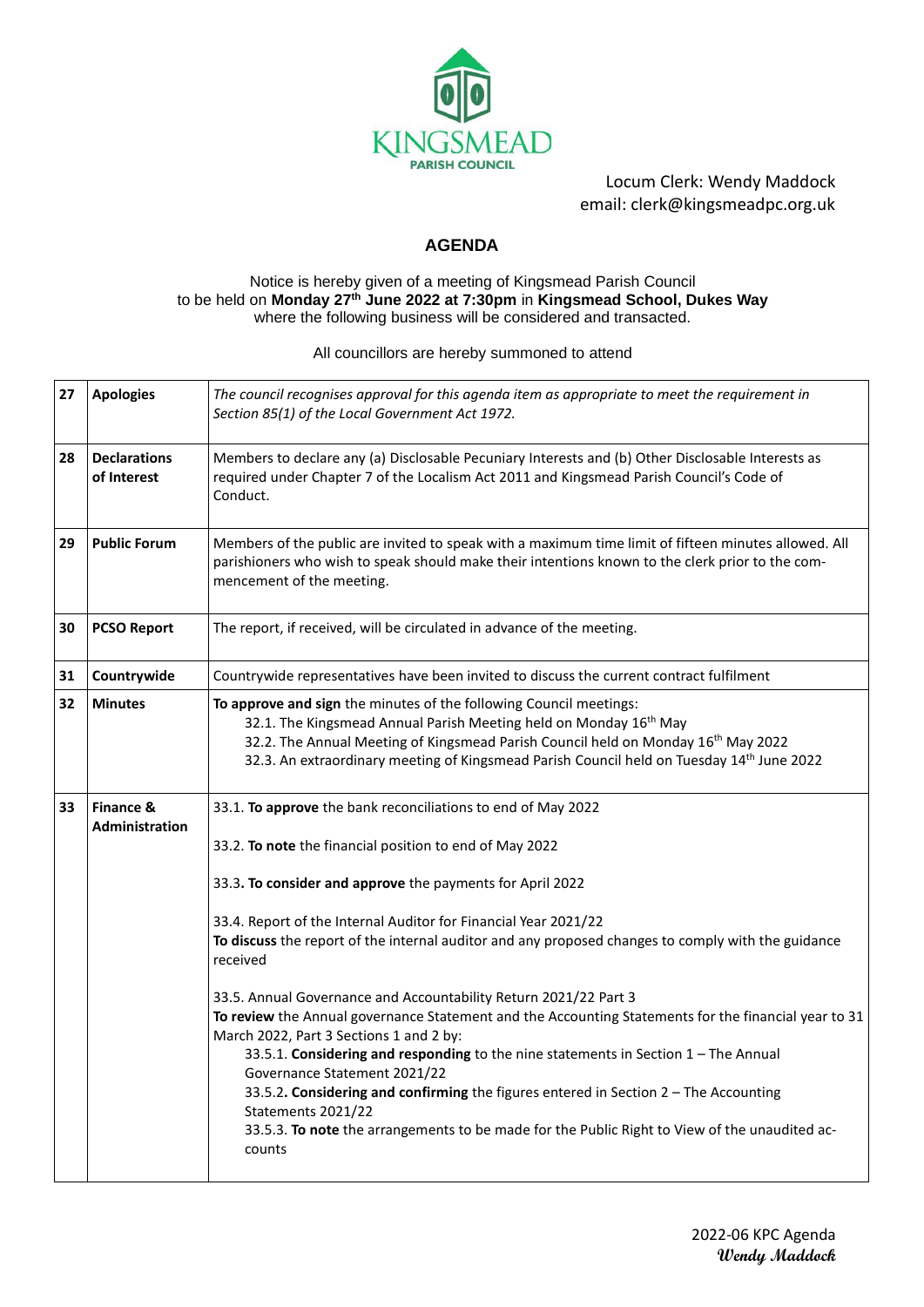|                                                                                                                                                                                      |                                                                                                                                                                 | 33.6. To review the quote for the renewal of the Kingsmead Parish Council insurance policy from AJG<br>Community schemes by:<br>33.6.1. Considering and confirming that the policy meets the Council's needs for 2022/23<br>33.6.2. Approving the policy renewal premium<br>33.7. To consider and approve payment of the locum clerk from submitted timesheets.<br>33.8. To consider and approve payment of the locum RFO from submitted timesheets.<br>33.9. To consider the addition of Mrs W Maddock as a bank signatory and to confirm the removal of all<br>old signatories/correspondents |  |
|--------------------------------------------------------------------------------------------------------------------------------------------------------------------------------------|-----------------------------------------------------------------------------------------------------------------------------------------------------------------|-------------------------------------------------------------------------------------------------------------------------------------------------------------------------------------------------------------------------------------------------------------------------------------------------------------------------------------------------------------------------------------------------------------------------------------------------------------------------------------------------------------------------------------------------------------------------------------------------|--|
| 34                                                                                                                                                                                   | <b>Planning</b>                                                                                                                                                 | To note the appeal decision for 4 St Georges Way                                                                                                                                                                                                                                                                                                                                                                                                                                                                                                                                                |  |
| 35                                                                                                                                                                                   | Countrywide<br><b>Contract</b>                                                                                                                                  | To review the contract performance of Countrywide Ltd. and to agree further actions.                                                                                                                                                                                                                                                                                                                                                                                                                                                                                                            |  |
| 36                                                                                                                                                                                   | <b>KPC Policies</b>                                                                                                                                             | 36.1. To note the adoption of the CWaC Code of Conduct as of 27 <sup>th</sup> June 2022 and to confirm all<br>Members' compliance with its guidance                                                                                                                                                                                                                                                                                                                                                                                                                                             |  |
|                                                                                                                                                                                      |                                                                                                                                                                 | 36.2. To consider the adoption of a Community Policy                                                                                                                                                                                                                                                                                                                                                                                                                                                                                                                                            |  |
| 37                                                                                                                                                                                   | Environmental<br><b>Matters</b>                                                                                                                                 | 37.1. To receive an update on the Pond Maintenance Contract<br>37.2. To consider and approve quotes from Caddis Ltd (if received) for the following works:<br>37.2.1. School bridge erosion<br>37.2.2. Topping of Christmas tree<br>37.2.3. Remedial works at Kensington Park (path and trees)<br>37.2.4. Tree works at Ellingham Way<br>37.3. To consider and approve a quote for the remedial work to the fence at St. Georges field.<br>37.3. To receive any other updates                                                                                                                   |  |
| <b>Play Parks</b><br>38.1. To note remedial works to be carried out at Campbell Close play park<br>38<br>38.2. To approve the quote for additional bark at Burwardsley Way play park |                                                                                                                                                                 |                                                                                                                                                                                                                                                                                                                                                                                                                                                                                                                                                                                                 |  |
|                                                                                                                                                                                      |                                                                                                                                                                 |                                                                                                                                                                                                                                                                                                                                                                                                                                                                                                                                                                                                 |  |
|                                                                                                                                                                                      |                                                                                                                                                                 | 38.3. To approve using Massey & Harris for the installation of the cargo net and play seat at Monarch<br><b>Drive</b>                                                                                                                                                                                                                                                                                                                                                                                                                                                                           |  |
|                                                                                                                                                                                      |                                                                                                                                                                 | 38.4. To approve a quote for suitable park signage                                                                                                                                                                                                                                                                                                                                                                                                                                                                                                                                              |  |
|                                                                                                                                                                                      |                                                                                                                                                                 | 38.5. To receive any other updates                                                                                                                                                                                                                                                                                                                                                                                                                                                                                                                                                              |  |
| 39                                                                                                                                                                                   | Jubilee<br>39.1 To receive a de-brief following the successful completion of the Jubilee celebrations and to note<br><b>Celebrations</b><br>any lessons learned |                                                                                                                                                                                                                                                                                                                                                                                                                                                                                                                                                                                                 |  |
|                                                                                                                                                                                      |                                                                                                                                                                 | 39.2. To approve a Jubilee newsletter                                                                                                                                                                                                                                                                                                                                                                                                                                                                                                                                                           |  |
|                                                                                                                                                                                      |                                                                                                                                                                 | 39.3. To consider holding an annual Kingsmead Summer event                                                                                                                                                                                                                                                                                                                                                                                                                                                                                                                                      |  |
| 40                                                                                                                                                                                   | <b>ChALC Annual</b><br><b>Meetings Motion</b>                                                                                                                   | To receive the guidance from ChALC regarding the submission of motions for its annual meeting and to<br>consider if KPC wishes to submit a motion                                                                                                                                                                                                                                                                                                                                                                                                                                               |  |